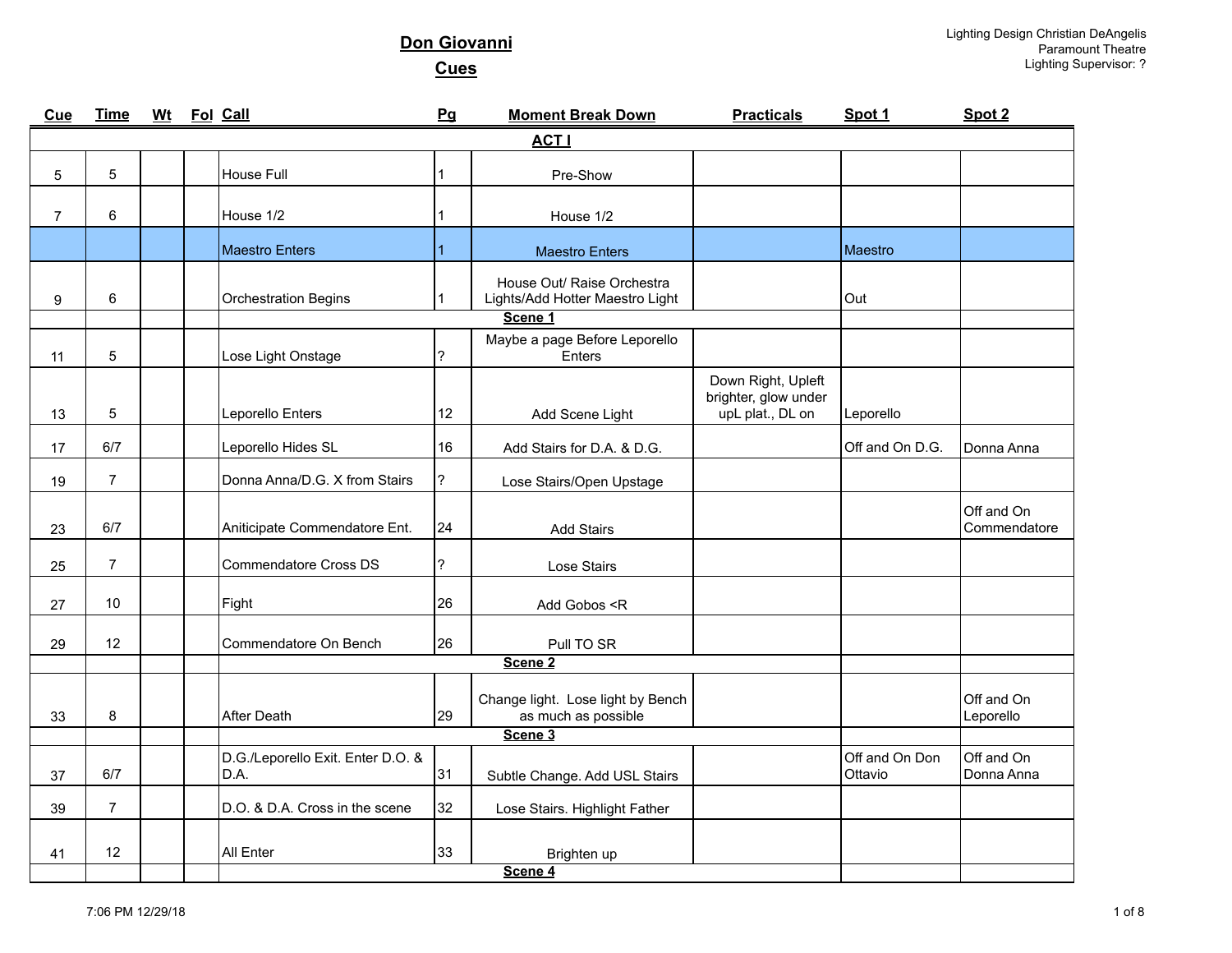| Cue | <b>Time</b> | <u>Wt</u> |   | Fol Call                                          | Pg  | <b>Moment Break Down</b>                      | <b>Practicals</b>                                            | Spot 1                     | Spot 2                  |
|-----|-------------|-----------|---|---------------------------------------------------|-----|-----------------------------------------------|--------------------------------------------------------------|----------------------------|-------------------------|
| 47  | 8/10        |           |   | D.O. & D.A. Exit/ Leporello & D.G.<br>Enter       | 45  | Change Lighting, Add a little Dawn            | Upright Wall glow, DL<br>Pavillion Glow, Under<br>Platform C | Off and On Don<br>Giovanni | Off and On<br>Leporello |
|     |             |           |   |                                                   |     | Scene 5                                       |                                                              |                            |                         |
| 49  | 8           |           |   | D.G./ Leporello X into SL unit.<br>D.E. Enters SR | 50  | Bring Up DL Pavillion. Change a<br>little     |                                                              | Off and On Donna<br>Elvira | Off                     |
| 55  | 8           |           |   | Don Giovanni Scares Her                           | 57  | Bring up DS                                   |                                                              |                            | Don Giovanni            |
| 59  | 2:30        |           |   | Don Giovanni X SL W/ Donna<br>Elvira              | 61  | <b>Start Daylight</b>                         | Start to lose Lanterns                                       |                            |                         |
|     |             |           |   |                                                   |     | Scene 7                                       |                                                              |                            |                         |
| 63  | 3           |           | 3 | <b>Blow Out Lanterns</b>                          | 75  | <b>Lose Practicals</b>                        | All Out                                                      | Off                        | Off                     |
| 65  | 12          |           |   | <b>Follow</b>                                     | 77  | <b>Brighten Scene</b>                         |                                                              |                            |                         |
| 71  | $\bf8$      |           |   | D.G. Threatens Leporello                          | 90  | Change to Shadow                              |                                                              |                            |                         |
|     |             |           |   |                                                   |     | Scene 9                                       |                                                              |                            |                         |
| 75  | 10          |           |   | The Duet                                          | 97  | Restore/ More DS                              |                                                              |                            |                         |
|     |             |           |   |                                                   |     | Scene 10                                      |                                                              |                            |                         |
| 79  | $\,6\,$     |           |   | Donna Elvira Enters                               | 106 | Restore US ? This might have<br>been a change |                                                              |                            |                         |
|     |             |           |   |                                                   |     | Scene 13                                      |                                                              |                            |                         |
| 85  | 12          |           |   | Donna Anna Realization                            | 128 | Lose US                                       |                                                              |                            |                         |
| 89  | 1:00        |           |   | Donna Anna Singing                                | 130 | Start Sundown                                 |                                                              |                            |                         |
|     |             |           |   |                                                   |     | Add Follow Spots 30 seconds into<br>Q89       |                                                              | Donna Anna                 | Don Ottavio             |
|     |             |           |   |                                                   | 139 | Donna Anna Exits                              |                                                              | Off                        |                         |
| 93  | 15          |           |   | Don Ottavia Alone                                 | 444 | Lose SR & US                                  |                                                              |                            |                         |
| 95  | 10          |           |   | Last Moment with D.O.                             | 447 | Lose All but Center<br>Scene 15               |                                                              |                            |                         |
|     |             |           |   |                                                   |     |                                               |                                                              |                            |                         |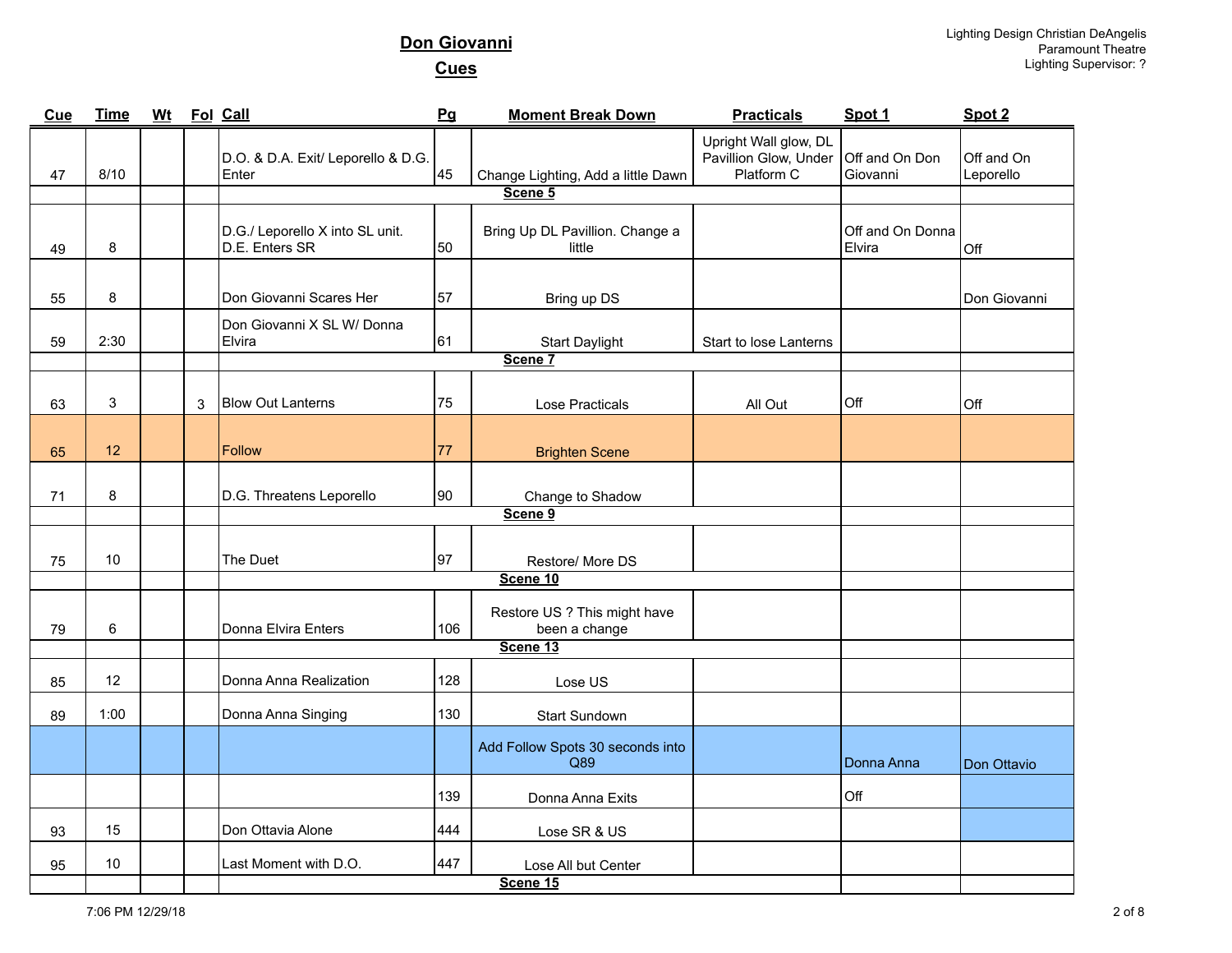| <b>Cue</b> | <b>Time</b>     | <b>Wt</b> | Fol Call                               | Pg  | <b>Moment Break Down</b>                                 | <b>Practicals</b>          | Spot 1         | Spot 2                  |
|------------|-----------------|-----------|----------------------------------------|-----|----------------------------------------------------------|----------------------------|----------------|-------------------------|
| 97         | $\overline{7}$  |           | Leporello/D.G. Enter SR                | 141 | Add SR                                                   |                            | D.G.           | Off and On<br>Leporello |
|            |                 |           | Leporello Exits before Aria??          | 146 |                                                          |                            |                | Off                     |
|            |                 |           | Giovanni Exits                         | 151 |                                                          |                            | Off Exiting SR |                         |
|            |                 |           |                                        |     | Scene 16                                                 |                            |                |                         |
| 103        | 8               |           | Zerlina Enters                         | 153 | Change in Lighting                                       |                            |                | Zerlina                 |
|            |                 |           | <b>Masetto Enters</b>                  | 163 | <b>Add Follow Spot</b>                                   |                            | Masetto        |                         |
| 109        | 10              |           | Giovanni Ent. US Stairs                | 163 | Add US. Not as Hot as DS. Add<br>Light DSL for Leporello | <b>UP Center Practical</b> |                |                         |
| 113        | 10              |           | Giovanni Exits                         | 167 | Lose US                                                  | Lose Practical             |                |                         |
|            |                 |           |                                        |     | Scene 17                                                 |                            |                |                         |
| 119        | 5               |           | Don Giovanni Enters                    | 168 | Add More light DSL. Lose SR Unit                         |                            | Off Masetto    | Off and On D.G.         |
|            |                 |           |                                        |     | Scene 18                                                 |                            |                |                         |
| 121        | 5/7             |           | D.G. X to Center                       | 171 | Open DS. Try no light on Masetto                         |                            | Zerlina        |                         |
|            |                 |           | Too Many People Singing                |     |                                                          |                            | Ping Pong?     |                         |
|            |                 |           |                                        |     | Scene 19                                                 |                            |                |                         |
| 127        | 6               |           | D.O & D.E. Enter SL                    | 177 | Cross Fade to US                                         |                            | Donna Elvira   | Don Ottavio             |
| 129        | 6/7             |           | Don Giovanni Enters SR                 | 180 | Add DSR Hotter                                           |                            | Off            | Off                     |
| 133        | 6               |           | Don giovanni Exits                     | 180 | Lose DSR                                                 |                            |                |                         |
| 135        | 12 <sup>2</sup> |           | Don Giovanni Enters w/ Leporello   185 |     | Slowly Bring up lights                                   | <b>All Practicals Glow</b> |                |                         |
|            |                 |           |                                        |     | Scene 20                                                 |                            |                |                         |
| 139        | 3               |           | D.G. Claps is hands                    | 186 | Brighten up Scene                                        | Practicals hotter          |                |                         |
| 141        | 5               |           | Zerlina Screams                        | 207 | Footlights. Lose most                                    | All Out                    |                |                         |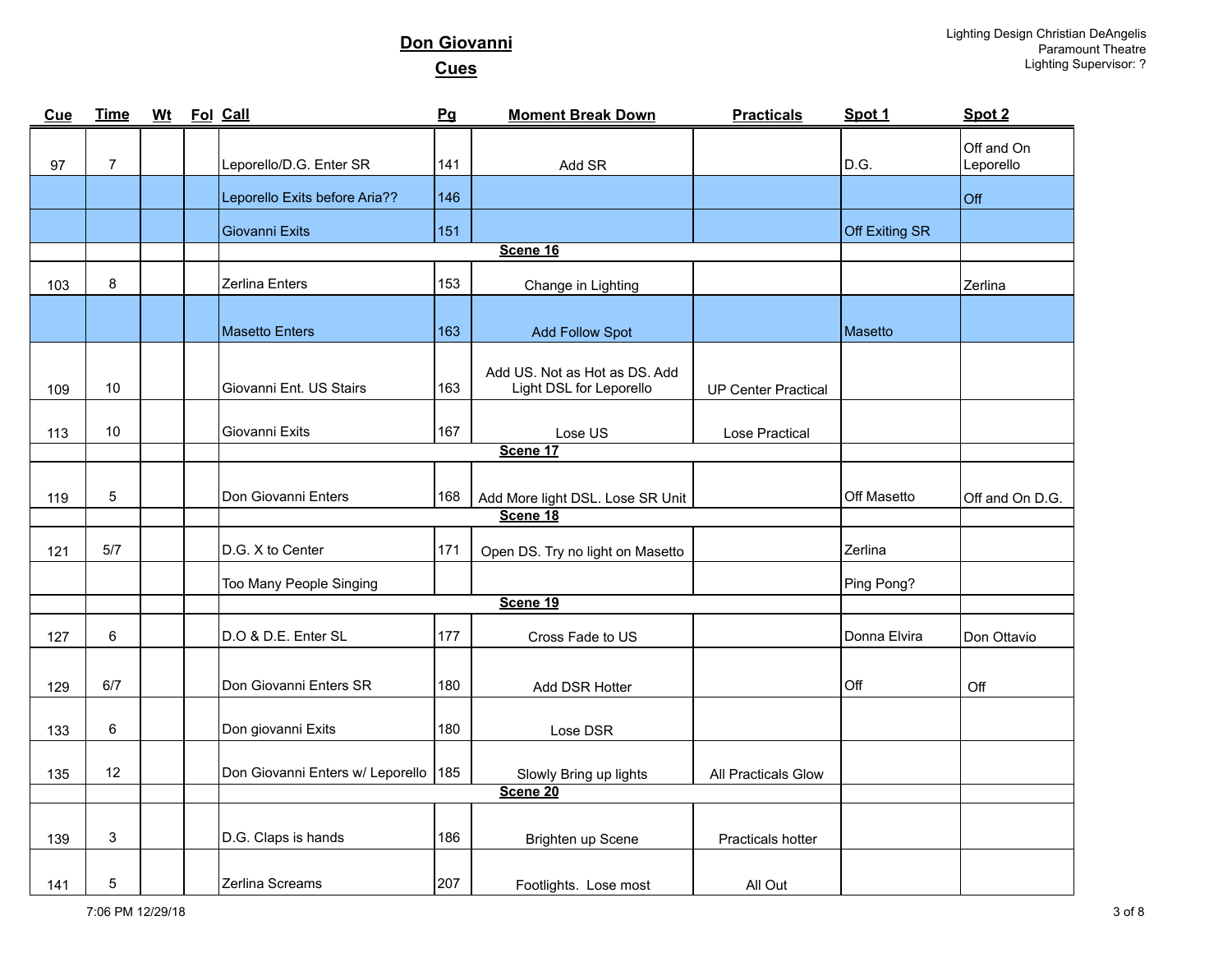| Cue | <b>Time</b> | <b>Wt</b> | Fol Call                  | <b>Pg</b> | <b>Moment Break Down</b>                             | <b>Practicals</b>                                 | Spot 1                      | Spot 2                  |
|-----|-------------|-----------|---------------------------|-----------|------------------------------------------------------|---------------------------------------------------|-----------------------------|-------------------------|
|     |             |           |                           |           |                                                      |                                                   |                             |                         |
| 145 | 8           |           | Zerlina Re-Enters         | 209       | Add More light DS                                    |                                                   |                             |                         |
| 147 | 0           |           | End of Act I              | 241       | Blackout                                             |                                                   |                             |                         |
|     |             |           |                           |           | <b>ACT II</b>                                        |                                                   |                             |                         |
|     |             |           |                           |           |                                                      |                                                   |                             |                         |
| 151 | 5           |           | House Full                | 242       | Intermission                                         | Pre-Show Look                                     |                             |                         |
|     |             |           |                           |           |                                                      |                                                   |                             |                         |
| 153 | 6           |           | House 1/2                 | 242       | House 1/2                                            |                                                   |                             |                         |
|     |             |           | <b>Maestro Enters</b>     | 242       | <b>Maestro Enters</b>                                |                                                   | Maestro                     |                         |
|     |             |           |                           |           | Scene 1                                              |                                                   |                             |                         |
|     |             |           |                           |           |                                                      |                                                   |                             |                         |
| 155 | 6/7         |           | House out                 | 242       | House Out/ Lights Up. Enter<br>D.G./Leporello Upleft | Upcenter,<br>Underplatform C &<br>Down Right Glow | Don Giovanni                |                         |
|     |             |           |                           |           |                                                      |                                                   |                             | Leporello               |
|     |             |           |                           |           |                                                      |                                                   |                             |                         |
|     |             |           | D.G. & Leporello Exit     | 253       | Spots Out                                            |                                                   | Spot Out                    | Spot Out                |
|     |             |           |                           |           | Scene <sub>2</sub>                                   |                                                   |                             |                         |
|     |             |           |                           |           |                                                      |                                                   |                             |                         |
| 161 | 6           |           | Donna Elvira Anticipation | 253       | Cross-Fade hotter US on Platform                     | Upcenter Light Hot                                | Donna Elvira                |                         |
|     |             |           |                           |           |                                                      |                                                   |                             |                         |
| 163 | 5           |           | D.G. & Leporello Re-Enter | 254       | Add Light DS for Entrance                            | Under Plat. Hot                                   |                             | Leporello               |
|     |             |           |                           |           |                                                      | UpCenter Glow/Under                               | Out and On to               |                         |
| 167 | 6           |           | <b>Elvira Exits</b>       | 262       | Lose US/Add More DS                                  | Plat. Glow                                        | Don Giovanni                |                         |
|     |             |           |                           |           | Scene 3                                              |                                                   |                             |                         |
|     |             |           |                           |           |                                                      |                                                   |                             |                         |
|     |             |           | <b>Elvira Re-Enters</b>   | 265       | <b>Swap Spots</b>                                    |                                                   | Out and On to<br>Don Elvira |                         |
|     |             |           |                           |           |                                                      |                                                   |                             |                         |
|     |             |           | Elvira/Leporello Exit     | 267       | Swap as Leporello Exits Hopefully                    |                                                   | Out                         | Swap to Don<br>Giovanni |
|     |             |           |                           |           |                                                      |                                                   |                             |                         |
| 173 | 10          |           | Don Giovanni w/ the Maid  | 268       | Change DS a Smidge                                   | <b>DSR Hot</b>                                    |                             |                         |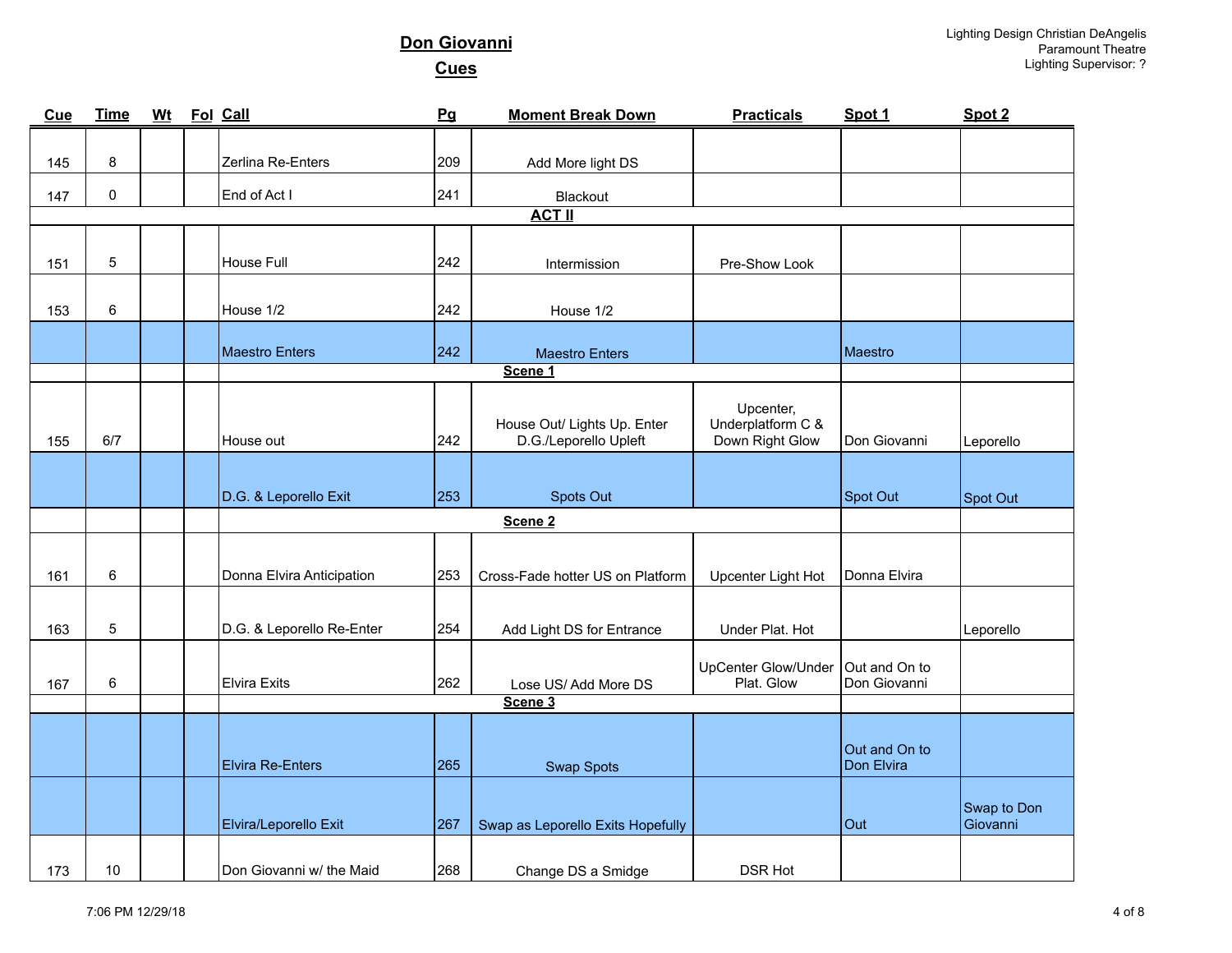| Cue | <b>Time</b>    | Wt Fol Call |                                                             | Pg  | <b>Moment Break Down</b>       | <b>Practicals</b>                       | Spot 1        | Spot 2        |
|-----|----------------|-------------|-------------------------------------------------------------|-----|--------------------------------|-----------------------------------------|---------------|---------------|
|     |                |             |                                                             |     | Scene 4                        |                                         |               |               |
|     |                |             |                                                             |     |                                |                                         |               |               |
| 177 | $5/12$         |             | Masetto Enters SL                                           | 272 | Small Change-Brighter          | <b>DSR Glow</b>                         | Masetto SL    |               |
|     |                |             |                                                             |     |                                |                                         |               |               |
| 181 | 8              |             | <b>Crowd Around Center</b>                                  | 275 | Add More DS                    |                                         |               |               |
|     |                |             |                                                             |     | Scene 5                        |                                         |               |               |
|     |                |             |                                                             |     |                                |                                         |               |               |
|     |                |             |                                                             |     |                                |                                         |               |               |
| 183 | $\overline{7}$ |             | The Beating                                                 | 282 | Lose Light on Sides            |                                         |               |               |
|     |                |             |                                                             |     |                                |                                         |               |               |
| 187 | $\mathbf{3}$   |             | Don Giovanni Exits                                          | 284 | Lose All but DS                |                                         |               | D.G. Out      |
|     |                |             |                                                             |     | Scene 6                        |                                         |               |               |
|     |                |             |                                                             |     |                                |                                         |               |               |
| 189 | 10             |             | Zerlina Enters                                              | 284 | Add Light DS                   |                                         |               | Zerlina SL    |
|     |                |             |                                                             |     |                                |                                         |               |               |
| 191 | 9              |             | Change in Tempo                                             | 288 | Open up                        |                                         |               |               |
|     |                |             |                                                             |     | Scene 7                        |                                         |               |               |
|     |                |             |                                                             |     |                                |                                         |               |               |
|     |                |             |                                                             |     |                                |                                         |               |               |
| 195 | 7/8            |             | Playout of the Aria                                         | 291 | Backlight Moon/ Top light Blue | Under Plat./ Lose Rest<br>of Practicals | Elvira        | Leporello     |
|     |                |             |                                                             |     |                                |                                         |               |               |
|     |                |             |                                                             |     |                                |                                         | Out and On to | Out and On to |
|     |                |             | Lose Spots When Don Ottavio<br><b>Enters and Donna Anna</b> | 295 |                                |                                         | Don Ottavio   | Donna Anna    |
|     |                |             |                                                             |     |                                |                                         |               |               |
|     |                |             |                                                             |     |                                |                                         |               |               |
| 199 | 5              |             | Don Ottavio Enters                                          | 295 | Add Side Light                 |                                         | Don Ottavio   | Donna Anna    |
|     |                |             |                                                             |     |                                |                                         |               |               |
|     |                |             |                                                             |     |                                |                                         |               |               |
|     |                |             | Restore back before                                         |     |                                |                                         | Out and On to | Out and On to |
| 201 | $\overline{7}$ |             | Elvira/Leporello Start Singing                              | 299 | Lose Side Light<br>Scene 8     |                                         | Elvira        | Leporello     |
|     |                |             |                                                             |     |                                |                                         |               |               |
|     |                |             |                                                             |     |                                |                                         |               |               |
| 205 | 6              |             | Masett/Zerlina Enter                                        | 300 | <b>Brighten Up</b>             |                                         | ?             | ?             |
|     |                |             |                                                             |     |                                |                                         |               |               |
| 209 | 8              |             | Crowd Around Leporello                                      | 305 | Brighten DS. Add Foot          |                                         |               |               |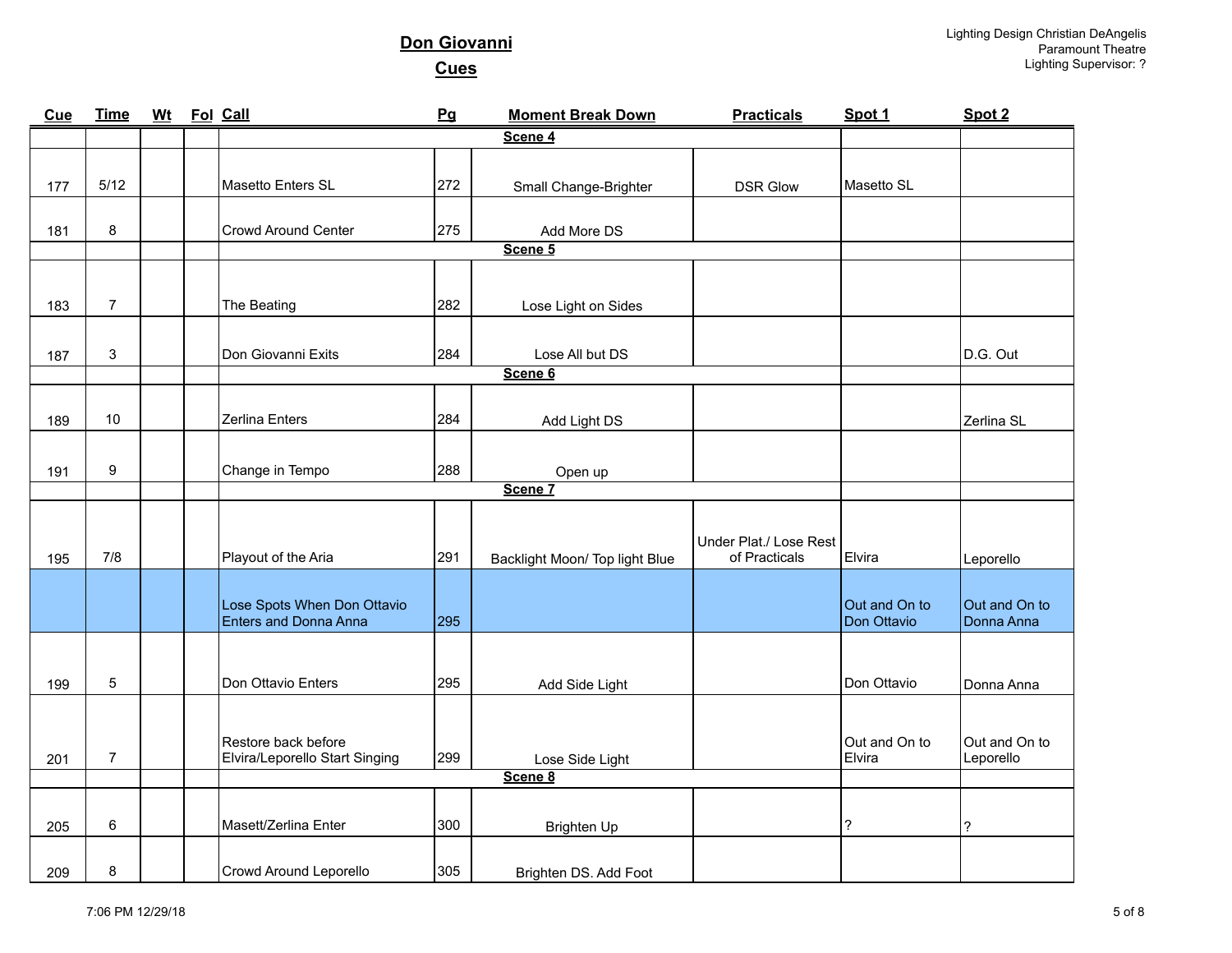| Cue | <b>Time</b>    | <b>Wt</b> |   | Fol Call                                | Pg         | <b>Moment Break Down</b>           | <b>Practicals</b>         | Spot 1       | Spot 2        |
|-----|----------------|-----------|---|-----------------------------------------|------------|------------------------------------|---------------------------|--------------|---------------|
|     |                |           |   |                                         |            |                                    |                           |              |               |
| 211 | 6              |           |   | Restore Light                           | 306        | People Break Apart<br>Scene 9      |                           |              |               |
|     |                |           |   |                                         |            |                                    |                           |              |               |
| 215 | 9              |           |   | Scene 9 Change                          | 335        | Zerlina Singing                    |                           |              |               |
| 217 | 10             |           |   | Crowd Around Leporello                  | 336        | Brighten DS. Add Foot              |                           |              |               |
| 219 | 12             |           |   | As they Get Up                          | 337        |                                    |                           |              |               |
|     |                |           |   |                                         |            | <b>Start Restoring</b><br>Scene 10 |                           |              |               |
|     |                |           |   |                                         |            |                                    |                           |              |               |
| 223 | 8              |           |   | Change w/ Ottavio Entrance              | 341        | Change in Lighting                 |                           | Ottavio      |               |
|     |                |           |   |                                         |            |                                    |                           |              |               |
| 229 | 5              |           |   | Pull in After everyone Leaves           | 349        | Pull In US                         |                           |              |               |
|     |                |           |   |                                         |            |                                    |                           |              |               |
|     |                |           |   | Don Ottavio Exits                       | 349        | Lose Spot                          |                           | Out          |               |
|     |                |           |   |                                         | <b>ADD</b> |                                    |                           |              |               |
|     |                |           |   |                                         |            |                                    |                           |              |               |
|     |                |           |   |                                         |            |                                    | Lose Under Plat/ Add      |              | Elvira On     |
| 231 | $\overline{7}$ |           |   | Elvira Walking up Stairs                | 471        | Add light on Balcony               | UpCenter                  |              | Platform      |
|     |                |           |   |                                         |            | Scene 11                           |                           |              |               |
|     |                |           |   |                                         |            |                                    |                           |              |               |
|     |                |           |   |                                         |            | Add More DS. Lose US balcony.      | Add Underplat. C,         |              |               |
|     |                |           |   | Pull to DSR. Don                        |            | Bring on Shins. Back light         | USR & USL,                |              | Off and On to |
| 235 | 7/8            |           |   | Giovanni/Leporello Enter.               | 350        | commendatore                       | Commendatore Low          | Don Giovanni | Leporello SL  |
|     |                |           |   |                                         |            |                                    |                           |              |               |
| 241 | 8              |           | 6 | Commendatore Speaks                     | 356        |                                    | <b>Commendatore Raise</b> |              |               |
|     |                |           |   |                                         |            |                                    |                           |              |               |
| 243 | 20             |           |   | Follow                                  | 357        | Add SL Light                       |                           |              |               |
|     |                |           |   |                                         |            |                                    |                           |              |               |
|     |                |           |   | Anticipate Commendatore                 |            |                                    |                           |              |               |
| 247 | $\overline{7}$ |           |   | speaking<br>Don Giovanni/Leporello Exit | 366<br>369 | Add More light<br>Lose Spots       |                           | Out          | Out           |
|     |                |           |   |                                         |            | Scene 12                           |                           |              |               |
|     |                |           |   |                                         |            |                                    |                           |              |               |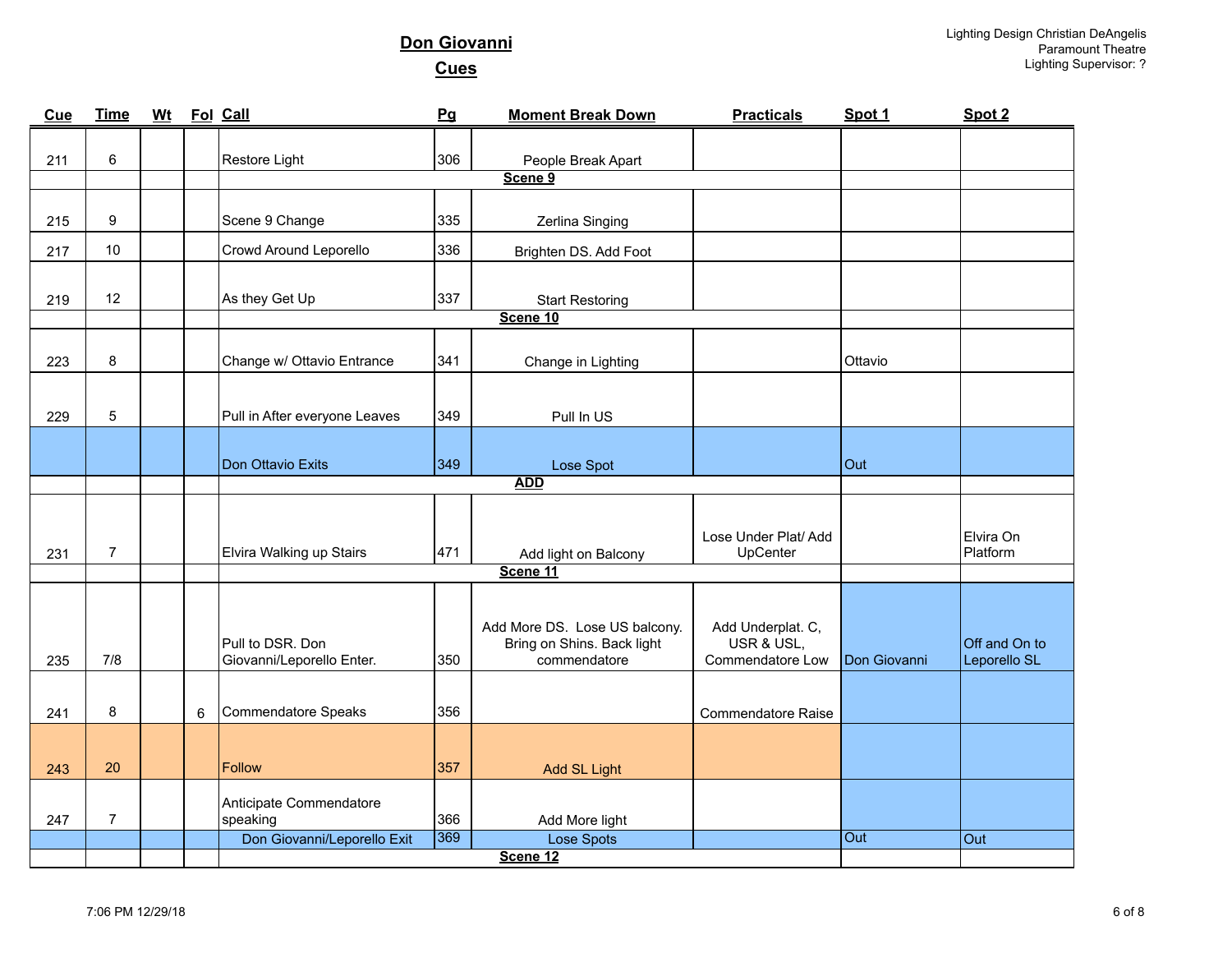| <b>Cue</b> | <b>Time</b>      | <u>Wt</u> | Fol Call                               | Pg  | <b>Moment Break Down</b>             | <b>Practicals</b>         | Spot 1      | Spot 2     |
|------------|------------------|-----------|----------------------------------------|-----|--------------------------------------|---------------------------|-------------|------------|
|            |                  |           |                                        |     |                                      |                           |             |            |
| 251        | 8                |           | Don Ottavio/Donna Anna Enters          | 370 | Add DSR Light                        | Lose all. Add DSR         | Don Ottavio | Donna Anna |
|            |                  |           |                                        |     | Scene 13                             |                           |             |            |
| 255        | 7/8              |           | D.O./D.A. Exit/ Enter Leporello        | 381 | Brighten Up Stage                    | USL/ USR/ UpCenter        | Out         | Out        |
| 259        | 8                |           | Donna Elvira Enters. Q might be<br>cut | 390 | Possible Lighting Q                  |                           |             |            |
|            |                  |           |                                        |     | Scene 14                             |                           |             |            |
| 263        | $\bf8$           |           | D.E. Cross back to USL Stairs          | 401 | Possible Lighting Q. Light up Stairs |                           |             |            |
| 265        | 6                |           | D.E. Exits??                           | 401 | Restore USL Stairs                   |                           |             |            |
|            |                  |           |                                        |     | Scene 15                             |                           |             |            |
| 267        | 40               |           | <b>Commendatore Enters</b>             | 406 | Light up Stairs                      |                           |             |            |
| 269        |                  |           | Follow                                 | 406 | <b>Slow Change</b>                   |                           |             |            |
| 273        | $\boldsymbol{7}$ |           | Commendatore X to DSC                  | 411 | Lose Stairs                          |                           |             |            |
| 275        | 15/20            |           | Commendatore/D.G. shake                | 414 | Foot Lights/ Add Touch of Red        | Lose all practicals       |             |            |
| 277        | $\overline{7}$   |           | Don Giovanni Death                     | 421 | Add B/L                              |                           |             |            |
| 281        | 10               |           | Restore                                | 421 | <b>Bright Again</b><br>Scene 16      | <b>Restore Practicals</b> |             |            |
|            |                  |           |                                        |     |                                      |                           |             |            |
| 285        | 10               |           | Move all DS                            | 424 | Pull DS                              |                           |             |            |
| 291        | 10               |           | All Face Front                         | 439 | Add Footlights/ Back Light           |                           |             |            |
| 295        | 8/9              |           | <b>Final Tableau</b>                   | 443 | Lose light except DS                 |                           |             |            |
|            |                  |           |                                        |     | <b>End of Show</b>                   |                           |             |            |
| 297        | 4                |           | <b>Black Out</b>                       | 443 | Blackout                             | Lose all Practicals       |             |            |
| 299        | 4                |           | Curtain Call                           | 443 | Curtain Call                         |                           | Spot Main   | Spot Main  |
| 301        | 3                |           | Maestro Bow                            | 443 | Hot on Maestro                       |                           | Maestro     |            |